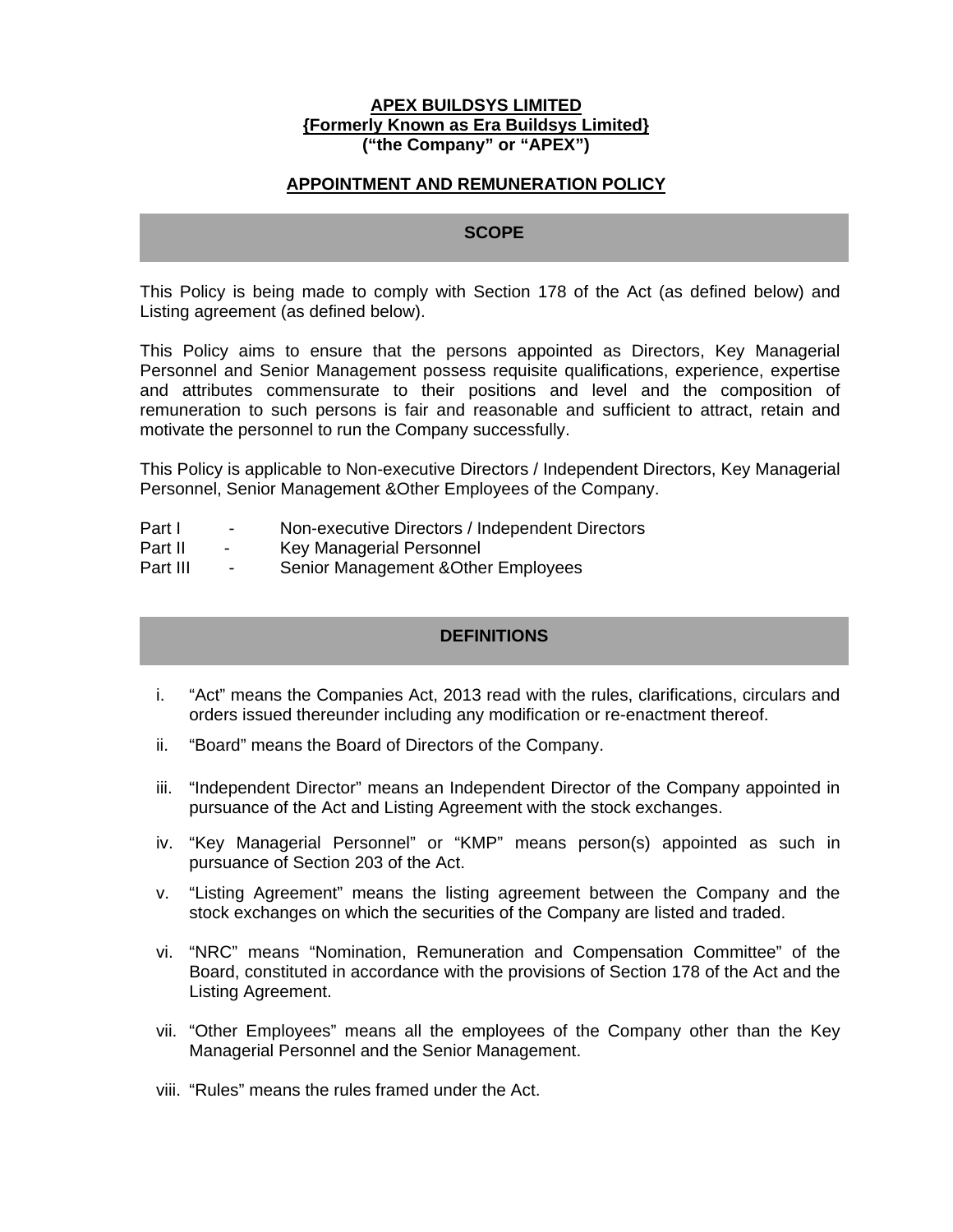- ix. "Senior Management" shall mean the personnel of the Company designated as Senior Management in accordance with the definition laid down under the Explanation to Section 178 (8) of the Act and /.or Listing Agreement.
- x. "Stock Options" means the options given or to be given by the Companyas per the prevalent Employees Stock Option Scheme/Plans of the Company.

Unless, the context otherwise provides, the terms not defined herein above and used in this Policy, shall bear the same meaning as prescribed under the Act, Listing Agreement with stock exchanges or any other relevant law.

Where an employee is a Key Managerial Personnel as well as holds a Senior Management Position (such as CFO), his/her terms of appointment shall be governed by both Part II and Part III of this Policy and in the event of any conflict, the stricter clause will prevail.

### **GENERAL QUALIFICATIONS AND ATTRIBUTES FOR ALL DIRECTORS**

The prospective Director:

- Should be a person of integrity with high level of ethical standards.
- Should meet the requirements of the Act, the Listing Agreement and any other applicable laws for the time being in force.
- Should have requisite qualifications, skills, knowledge, experience and expertise relevant or useful to the business the Company is engaged in. The relevant experience could be in areas of management, sales, administration, research, Corporate Governance, manufacturing, international operations, public service, finance, accounting, strategic planning, supply chain, technology, marketing, law or any other area considered necessary by the Board/NRC.
- Should be a person who, whilst acting as a Director shall be capable of balancing the interests of the Company, its employees, the shareholders, the community and for the protection of the environment.
- Is expected to:
	- a. Uphold ethical standards of integrity and probity.
	- b. Act objectively and constructively while exercising his/her duties.
	- c. Exercise his/her responsibilities in a *bonafide* manner in the interest of the Company.
	- d. Devote sufficient time and attention to his/her professional obligations for informed and balanced decision making.
	- e. Not allow any extraneous considerations that will vitiate his/her exercise of objective independent judgment in the paramount interest of the company as a whole, while concurring in or dissenting from the collective judgment of the Board in its decision making.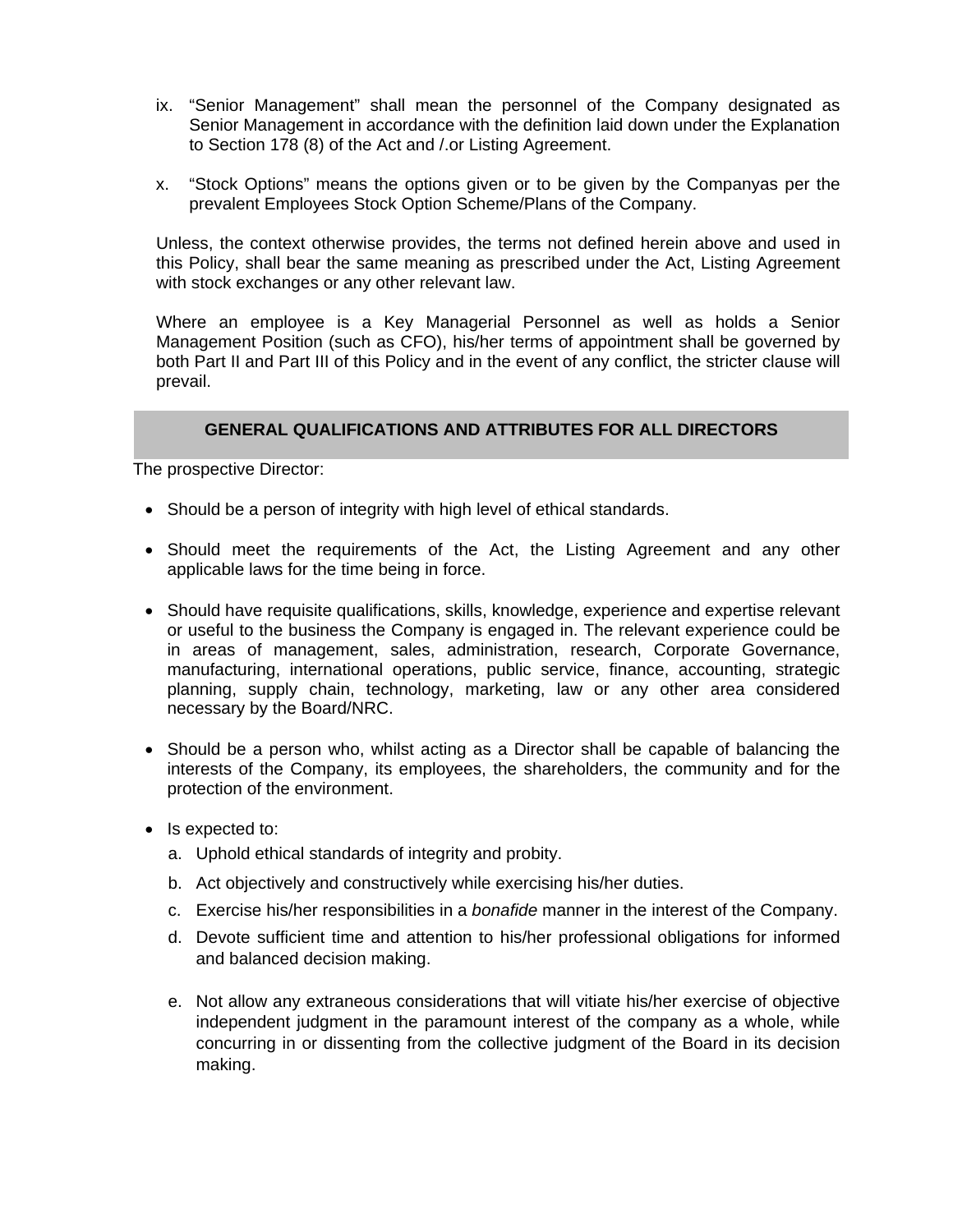- f. Not abuse his/her position to the detriment of the company or its shareholders or to gain direct or indirect personal advantage or advantage for any associated person.
- g. Avoid conflict of interest, and in case of any situation of conflict of interest, make appropriate disclosures to the Board.
- h. Assist the Company in implementing the best corporate governance practices.
- i. Exhibit his/her total submission to the limits of law in drawing up the business policies, including strict adherence to and monitoring of legal compliances at all levels.
- j. Have ability to read and understand financial statements.
- k. Protect confidentiality of the confidential and proprietary information of the Company.

 NRC has discretion to decide whether qualification, expertise, experience and attributes possessed by a person are sufficient / satisfactory for the concerned position.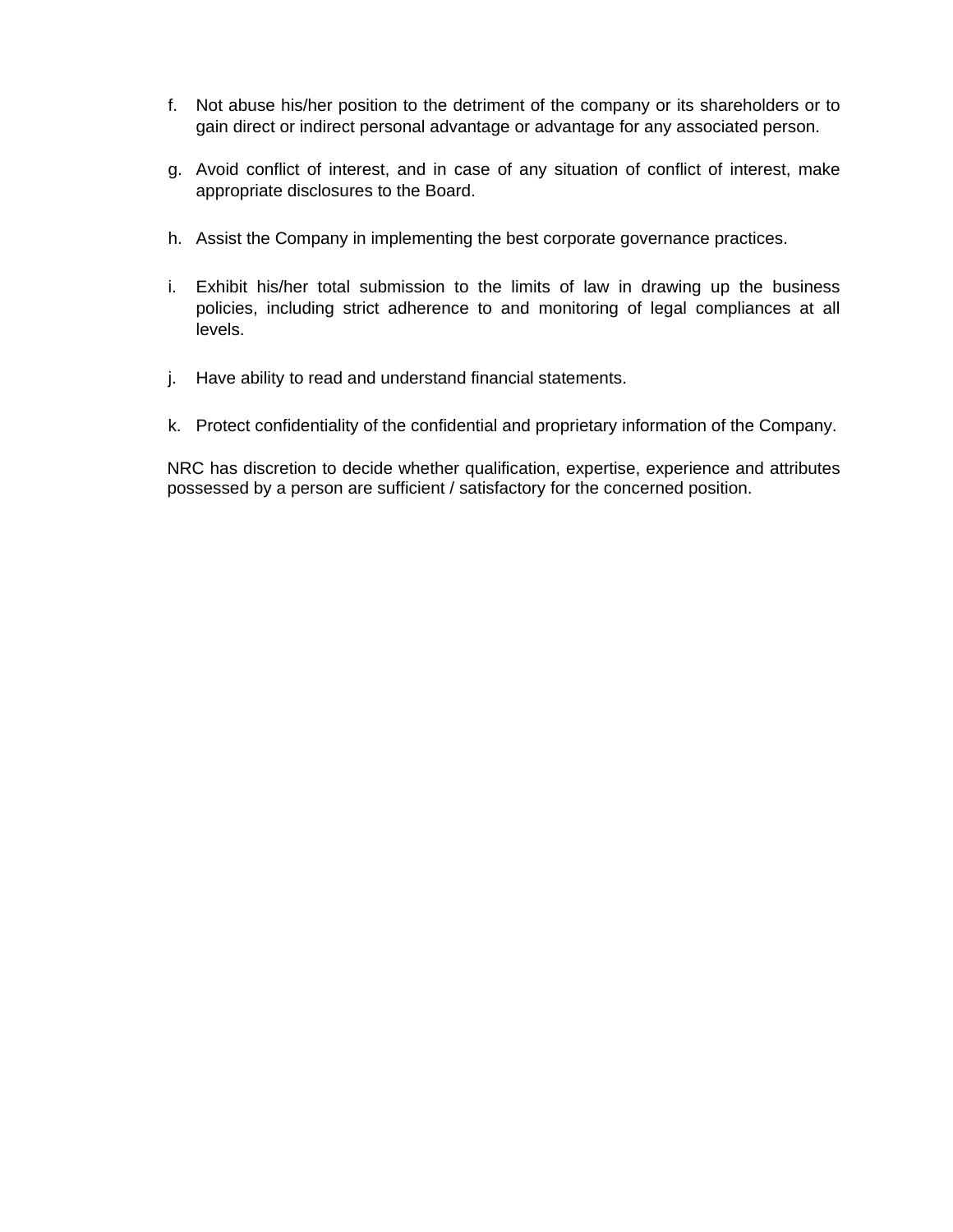# **PART I – NON-EXECUTIVE DIRECTORS / INDEPENDENT DIRECTORS**

# **OBJECTIVES**

- Identify persons who meet the criteria for independence, if required, as set out under the Act and the Listing Agreement and possess appropriate qualifications, experience and attributes for appointment to a Company of our size.
- The remuneration payable to the Non-executive / Independent Directors takes into account the contributions of the Director to the operation and management of the Company.
- The remuneration payable to the Non-executive / Independent Directors is comparable to the remuneration paid to non-executive / independent directors in other companies which are similar to the Company in terms of size and complexity.
- The remuneration payable to the Non-executive / Independent Directors is fair & reasonable and is linked to the financial and operational performance of the Company.
- The terms of appointment of the Non-executive / Independent Directors are in accordance with the policies of the Company and applicable laws.

### **SPECIAL QUALIFICATIONS AND ATTRIBUTES FOR INDEPENDENT DIRECTORS**

- In addition to the qualifications and attributes specified in 'General Qualifications and Attributes' above, the prospective Independent Director should meet following criteria:
	- 1. Is a person of integrity and possesses relevant expertise and experience;
	- 2. Neither is nor ever was a promoter of the Company or its subsidiary or associate company;
	- 3. Is not related to promoters, or directors in the Company, its subsidiaries or associate company or persons occupying management positions at one level below the board in the Company;
	- 4. Apart from receiving director's remuneration and reimbursement of expenses in accordance with the applicable laws, neither has nor had any pecuniary relationships or transactions with the Company, its subsidiaries or associate company or their promoters or directors or the senior management of the Company, during the two immediately preceding financial years or during the current year;
	- 5. None of his/her relatives has or had pecuniary relationship or transaction with the Company, its subsidiary or associate company, or their promoters, or directors of such amount as is prescribed in section 149(6)(d) of the Act (which is presently amounting to 2% or more of its gross turnover or total income or Rs. 50 Lakh, whichever is less) during the two immediately preceding financial years or during the current financial year;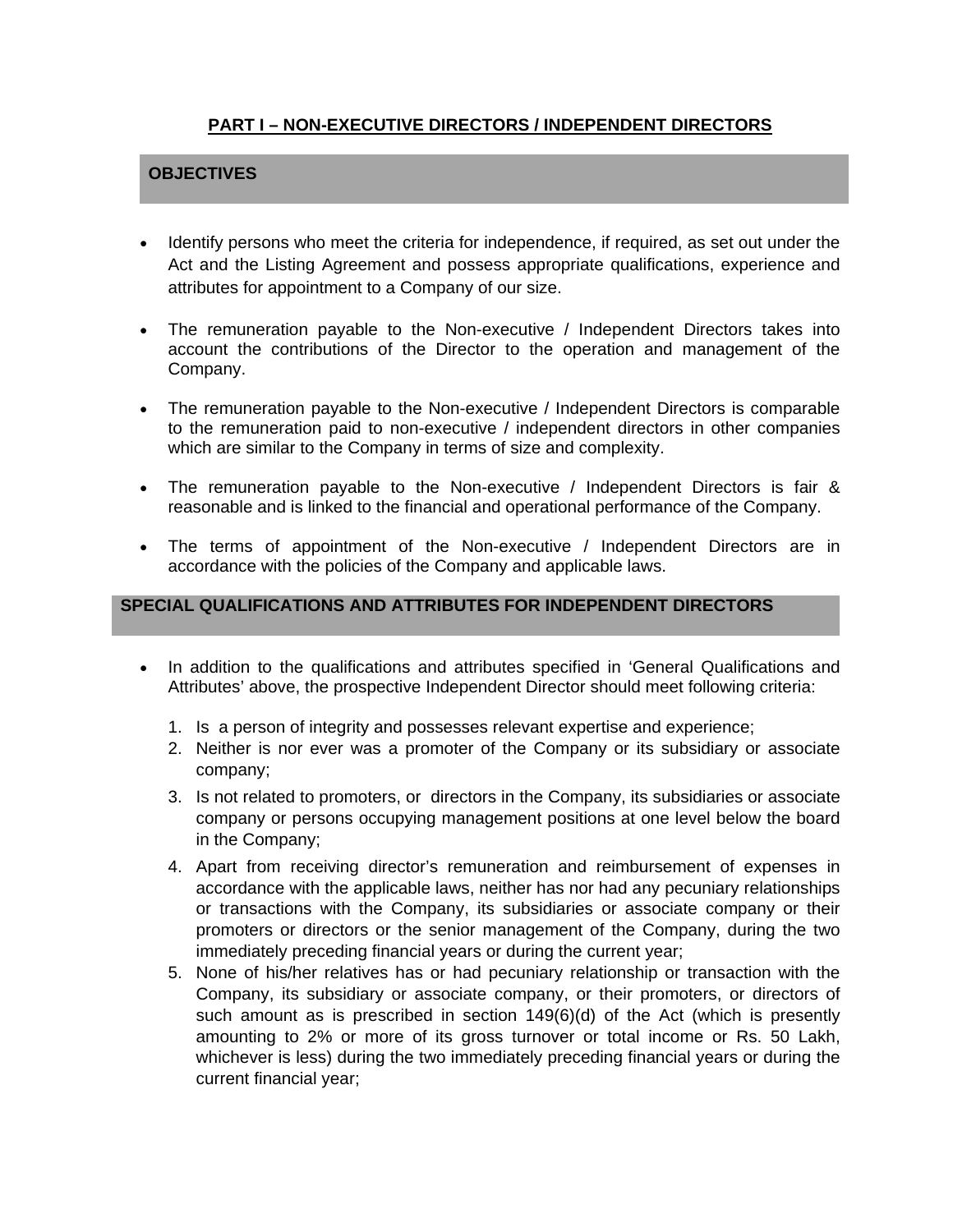- 6. Neither any of his/her relatives is nor he/she is, holding or has held the position of key managerial personnel or employee of the Company or its subsidiary or associate company in any of the three immediately preceding financial years;
- 7. Neither any of his/her relatives is/has been, nor he/she is/has been, an employee, executive or proprietor or a partner, in any of the three immediately preceding financial years, of any of the following:
	- i. a firm of auditors (both statutory and internal auditors) or company secretaries in practice or cost auditors of the Company or its subsidiaries or associate companies; or
	- ii. any legal or a consulting firm that has or had:
		- a) any transaction with the Company, its subsidiaries or associate companies amounting to 10% or more of the gross turnover of such firm; or
		- b) a material association with the Company;
- 8. Is not a material supplier, service provider or customer or a lessor or lessee of the Company, which may affect his/her independence;
- 9. He/she, together with his/her relatives does not hold 2% or more of the total voting power of the Company;
- 10. Neither any of his/her relatives is nor he/she is a Chief Executive or director, by whatever name called, of any non-profit organization that receives 25% or more of its receipts from the Company, any of its promoters, directors or its subsidiary or associate company or that hold 2% or more of the total voting power of the Company;
- 11. Is not less than 21 years of age;
- 12. Satisfies the criteria set out under applicable laws including the Act and the Listing Agreement and abides by all applicable laws including provisions of Schedule IV of the Act (Code for Independent Directors).

# **PROCESS OF APPOINTMENT AND REMOVAL**

## **Appointment**

- Depending upon the requirement of the Company, NRC shall identify the persons who fulfill the criteria mentioned above for appointment and recommend their appointment to the Board.
- The NRC has the option to select independent directors from a data bank maintained by any body, institute or associations as may be notified by the Central Government in accordance with Section 150 of the Act.
- The Board will consider recommendations of NRC and accordingly, approve appointment and remuneration of Non-executive and/or Independent Directors subject to approval of the shareholders of the Company.
- The process for appointment of independent directors prescribed by applicable law, including the relevant provisions of the Act, the Listing Agreement and specifically the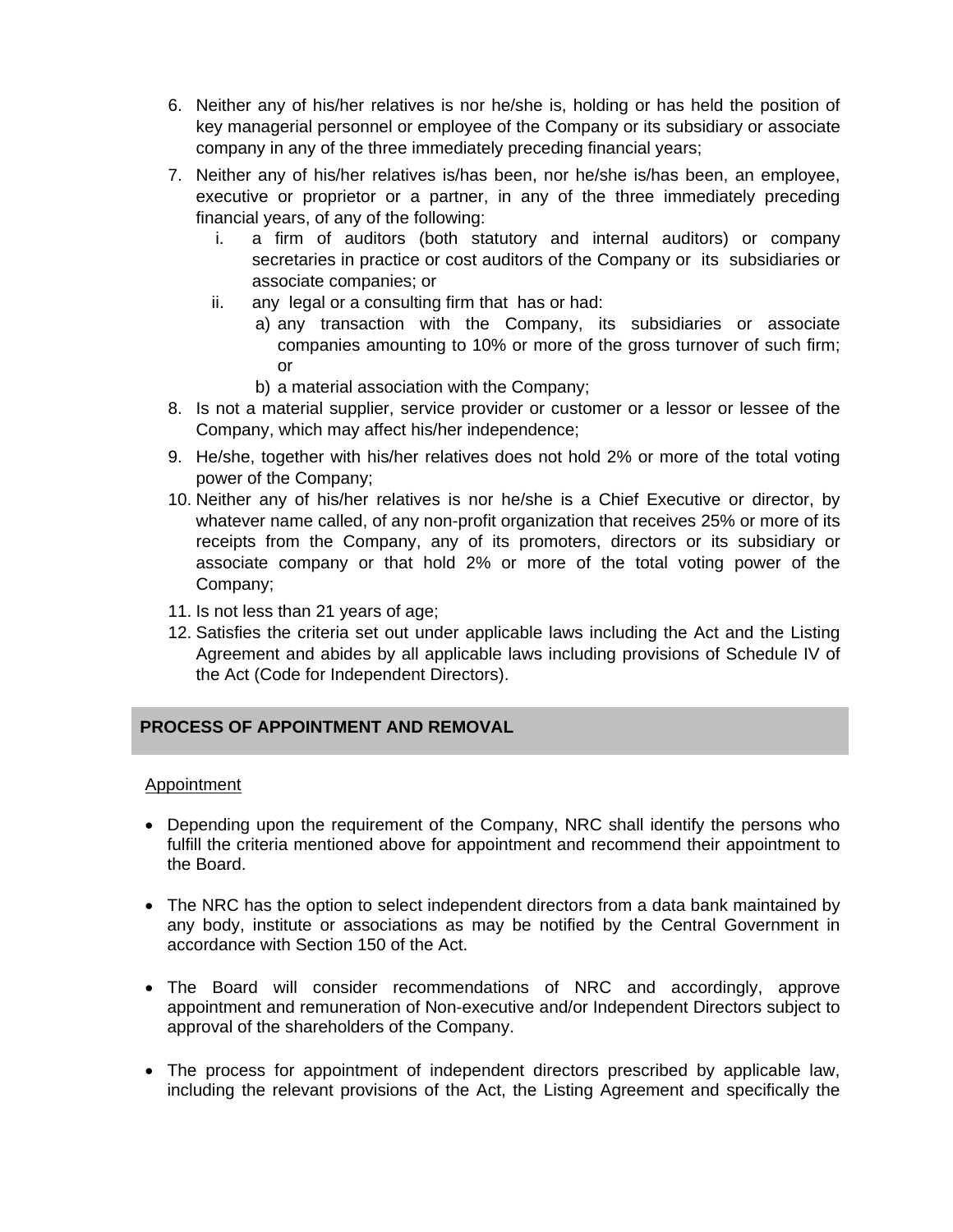procedure set out under Schedule IV of the Act (Code for Independent Directors), will be followed.

- The appointment process of Independent Directors shall be independent of the company management. While selecting Independent Directors the Board shall ensure that there is appropriate balance of skills, experience and knowledge in the Board so as to enable the Board to discharge its functions and duties effectively.
- The appointment of Independent Directors shall be formalized in accordance with applicable laws and disclosures in relation to such appointment will also be made by the Company in accordance with applicable laws.

### Removal

 Where the appointee is subjected to any disqualification(s) mentioned in the Act, Rules or under any other law, rules and regulations, Code of Conduct and / or Policies of the Company, NRC may recommend to the Board for removal from directorship of the Company.

### **ELEMENTS/COMPONENTS OF REMUNERATION**

- Variable remuneration Commission As a % of the net profits of the Company as approved by the Board and/or the shareholders of the Company. Independent Directors will not be entitled to any Commission.
- Sitting fees for attending meetings of the Board and Committees thereof as approved by the Board.
- Reimbursement of expenses for participation in the meetings of the Board and other meetings in accordance with the applicable laws.
- Stock Options as per terms of prevalent Stock Options Plan. Independent Directors will not be entitled to Stock Options.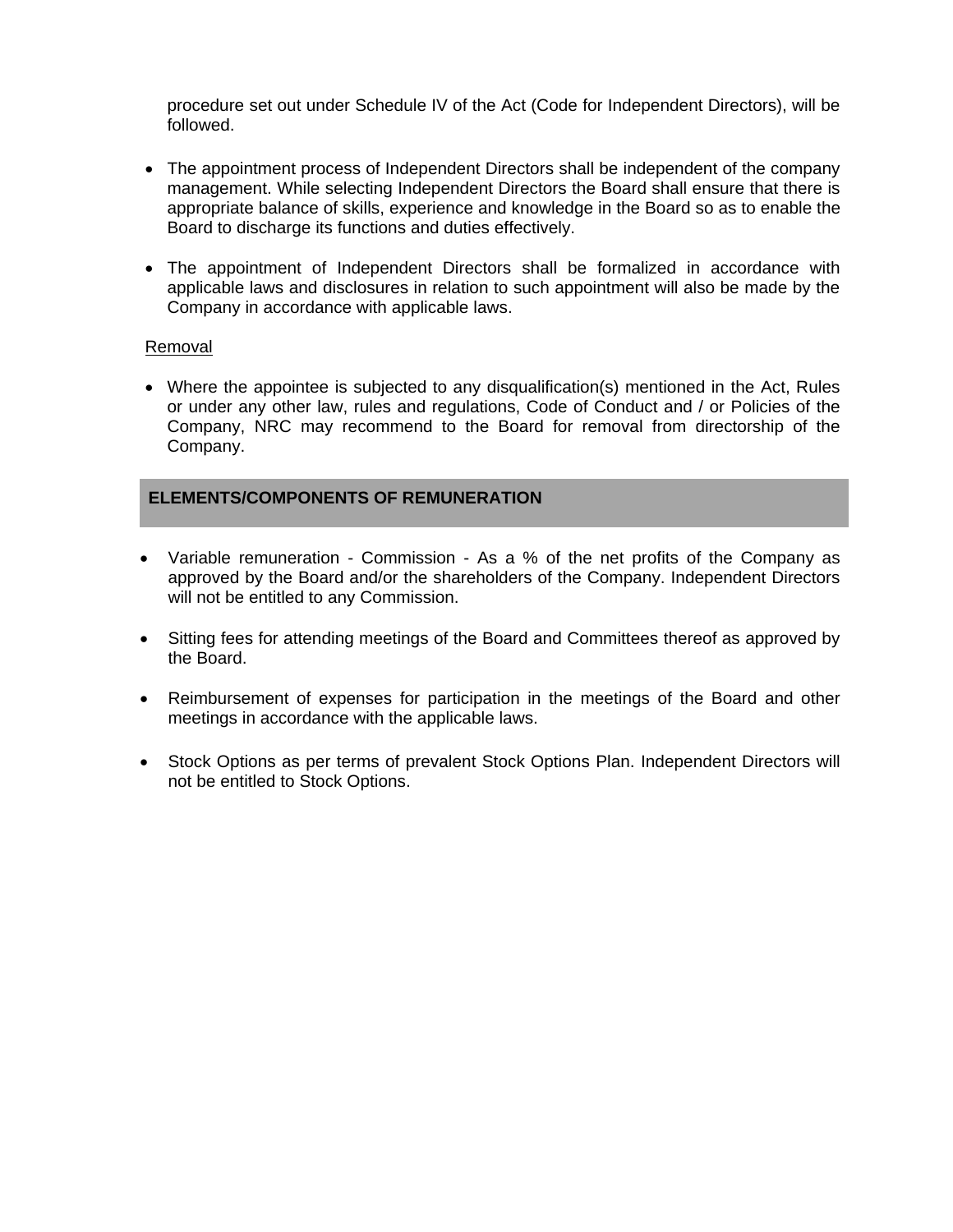## **PART II – KEY MANAGERIAL PERSONNEL**

Part I of this Policy comprises of three parts as under:

**PART A - Managing Directors PART B- Whole-Time Directors PART C -**Chief Financial Officer, Company Secretary and other KMPs

# **PART A- MANAGING DIRECTORS**

## **OBJECTIVES**

- Identify persons who possess appropriate qualifications, experience and attributes for appointment as a Managing Director.
- The remuneration payable to the Managing Director is commensurate with his/her qualification, experience and capabilities.
- The remuneration payable to each Managing Director takes into account the past performance and achievements of such Managing Director.
- The remuneration payable to the Managing Director is comparable to the remuneration paid to Managing Directors in other companies which are similar to the Company in terms of size and complexity.
- A suitable component of remuneration payable to the Managing Director is linked to his / her performance, performance of the business and the Company.
- The terms of appointment of the Managing Director are in accordance with policies of the Company and applicable laws.

## **SPECIFIC QUALIFICATIONS AND ATTRIBUTES**

In addition to the qualifications and attributes specified in 'General Qualifications and Attributes' above, the prospective Director satisfies the criteria set out under applicable law including the Act and the Listing Agreement for eligibility to be appointed as a Managing Director.

## **PROCESS OF APPOINTMENT AND REMOVAL**

### **Appointment**

• Depending upon the requirement of the Company, NRC shall identify persons who fulfill the criteria mentioned above for appointment and recommend their appointment to the Board including terms of appointment and remuneration.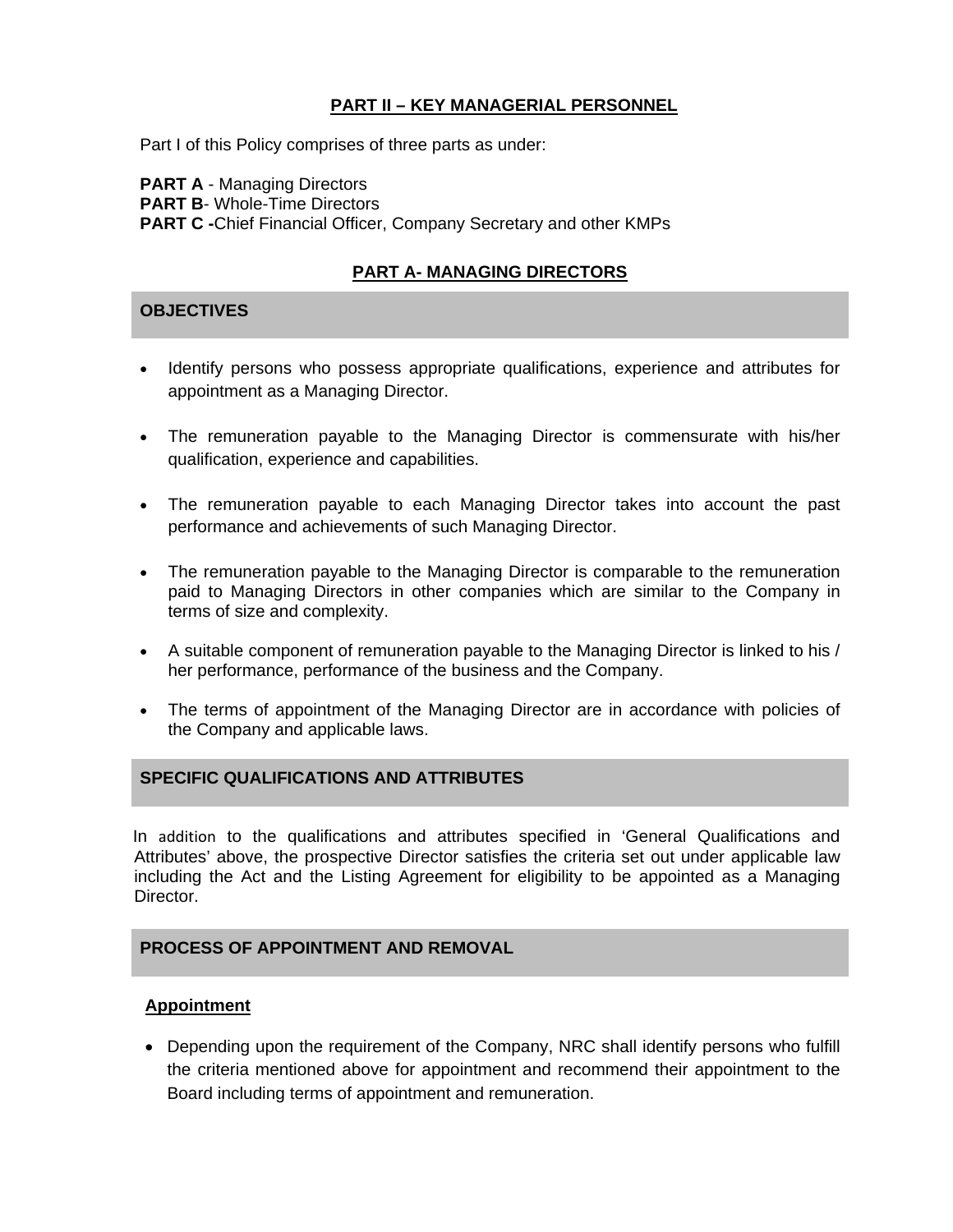- The Board will consider recommendations of NRC and accordingly, approve appointment and remuneration subject to approval of the shareholders of the Company.
- The process for appointment of Managing Directors prescribed by applicable law, including the relevant provisions of the Act and the Listing Agreement, will be followed.

## **Removal**

 Where the appointee is subjected to any disqualification(s) mentioned in the Act, Rules or under any other law, rules and regulations, code of conduct and / or policies of the Company, NRC may recommend to the Board his/her removal from the services of the Company.

### **ELEMENTS/COMPONENTS OF REMUNERATION**

- Fixed remuneration (including perks and allowances)
- Retiral Benefits (Provident Fund/Gratuity/Superannuation/Leave encashment etc.)
- Other Benefits (company car, telephone facility at residence and other benefits to enable them to discharge their responsibilities effectively, as per policy of the Company)
- Variable Remuneration as Commission based on Net Profits of the Company.
- No Sitting Fee shall be payable for attending the meetings of Board or Committees thereof.
- Stock Options as per terms of prevalent Stock Options Plan, if eligible.
- Normally, the remuneration to be paid to the Managing Directors payable during the tenure of the appointment of the Managing Directors is determined by the shareholders of the Company. Therefore, no prescribed increment will be given in salary, allowances and in the percentage rate of commission, during tenure of appointment of the Managing Directors. However, actual amount of remuneration may vary from year to year due to re-imbursement claims and variation in profit linked commission.

The Board &the shareholders of the Company may approve changes in remuneration from time to time.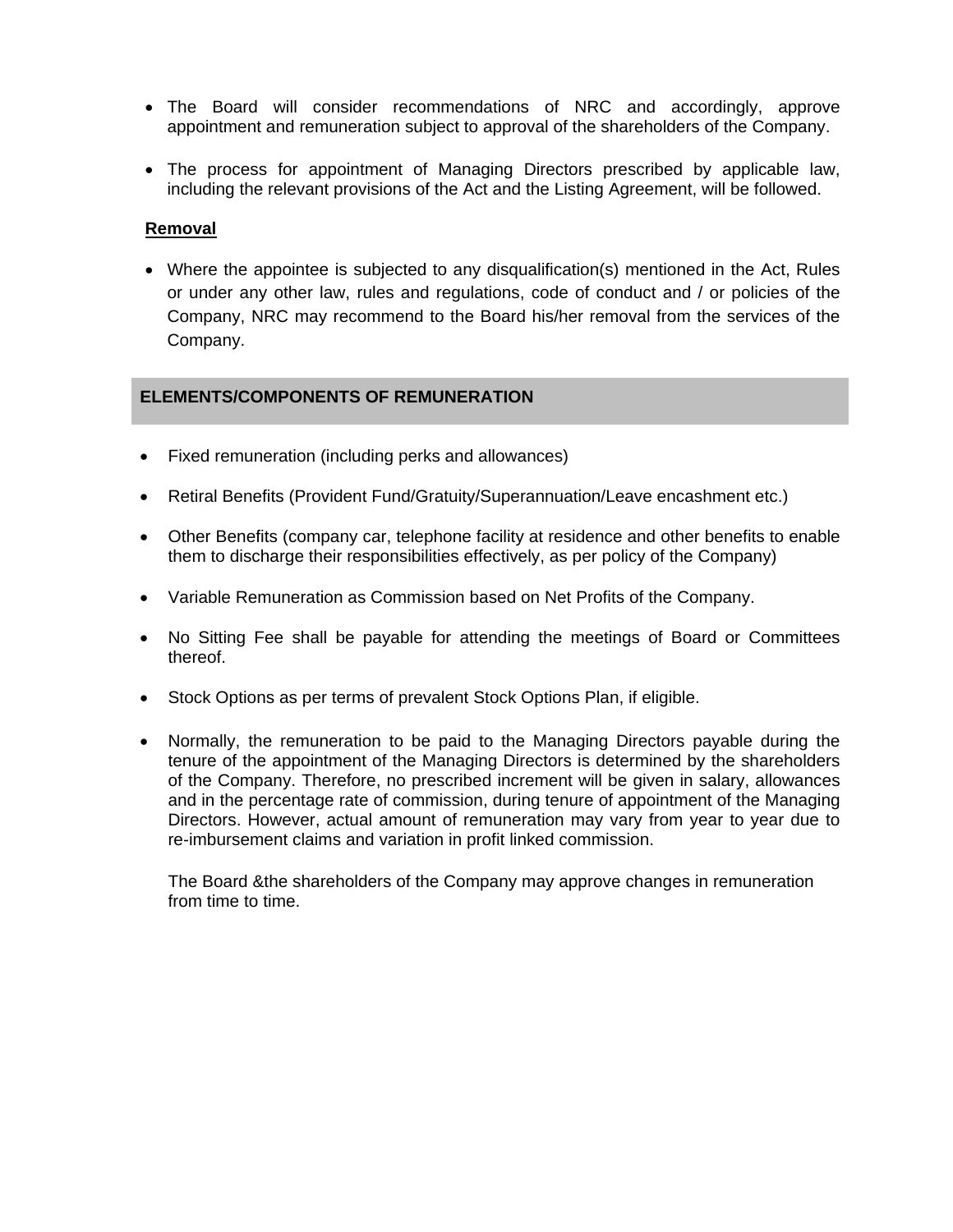# **PART B- WHOLE-TIME DIRECTORS**

## **OBJECTIVES**

- Identify persons who possess appropriate qualifications, experience and attributes for appointment as Whole-Time Directors.
- The remuneration payable to each Whole-Time Director is commensurate with his/her qualification, experience and capabilities.
- The remuneration payable to each Whole-Time Director takes into account the past performance and achievements of such Whole-Time Director.
- The remuneration payable to the Whole-Time Directors is comparable to the remuneration paid to Whole-Time Directors in other companies which are similar to the Company in terms of size and complexity.
- A suitable component of remuneration payable to each Whole-Time Directors is linked to his / her performance, performance of the business and the Company.
- The terms of appointment of the Whole-Time Directors are in accordance with policies of the Company and applicable laws.

### **SPECIFIC QUALIFICATIONS AND ATTRIBUTES**

In addition to the qualifications and attributes specified in 'General Qualifications and Attributes' above the prospective Director satisfies the criteria set out under applicable laws including the Act and the Listing Agreement for eligibility to be appointed as a Whole-Time Director.

### **PROCESS OF APPOINTMENT AND REMOVAL**

#### **Appointment**

- Depending upon the requirement of the Company, NRC shall identify persons who fulfill the criteria mentioned above for appointment and recommend their appointment to the Board including terms of appointment and remuneration.
- The Board will consider recommendations of NRC and accordingly, approve appointment and remuneration subject to approval of the shareholders of the Company.
- The process for appointment of Whole-Time Directors that is prescribed by applicable law, including the relevant provisions of the Act and the Listing Agreement, will be followed.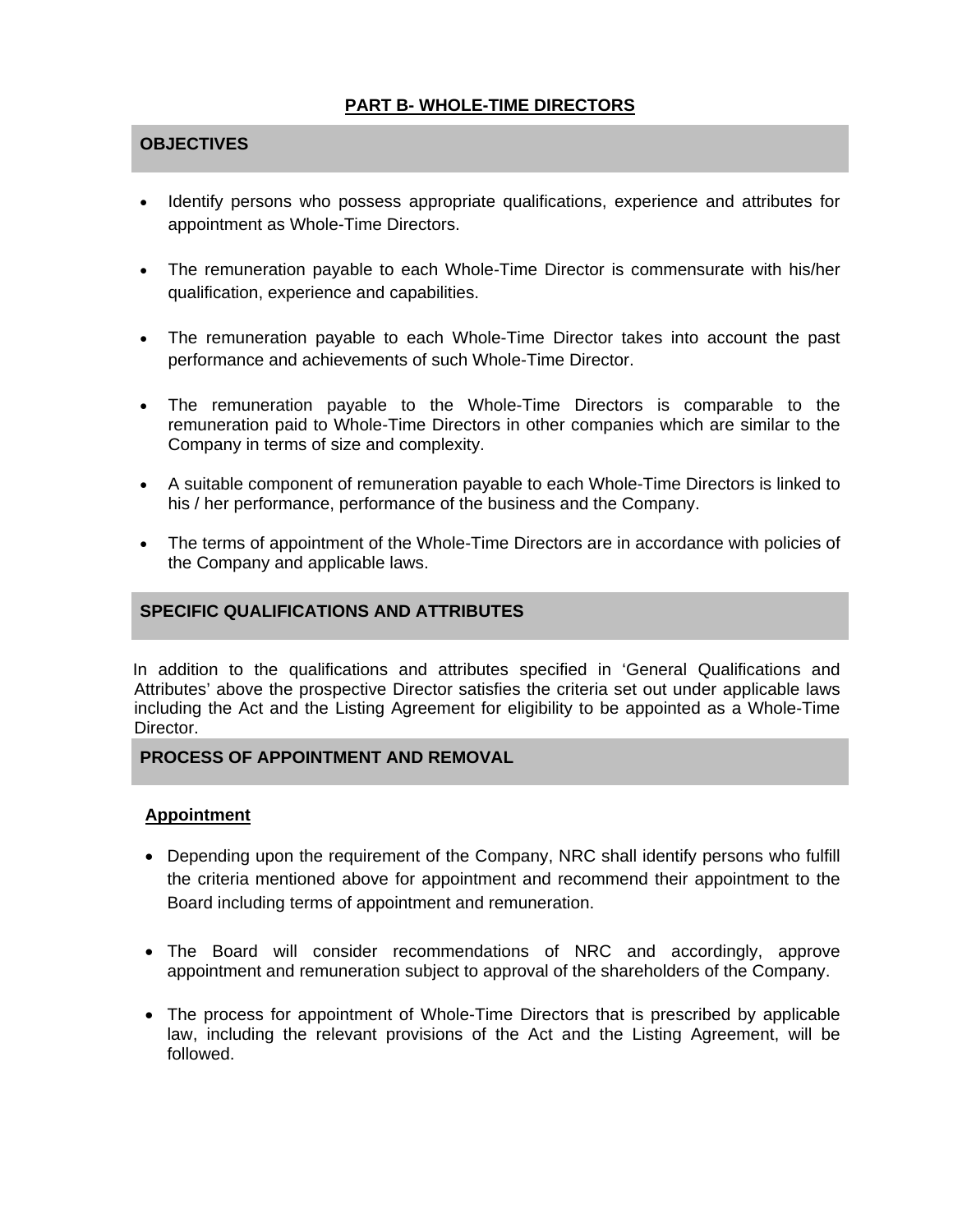# **Removal**

 Where the appointee is subjected to any disqualification(s) mentioned in the Act, Rules or under any other law, rules and regulations, Code of Conduct and / or Policies of the Company, NRC may recommend to the Board his/her removal from the services of the Company.

## **ELEMENTS/COMPONENTS OF REMUNERATION**

- Fixed remuneration (including perks and allowances).
- Retiral Benefits (Provident Fund/Gratuity/Superannuation/Leave encashment etc.)
- Other Benefits (company car, telephone facility at residence and other benefits to enable them to discharge their responsibilities effectively, as per policy of the Company)
- Variable Remuneration based on performance of the individual, business and the Company as a whole.
- No Sitting Fee shall be payable for attending the meetings of Board or Committees thereof.
- Stock Options as per terms of prevalent Stock Options Plan, if eligible.
- Annual Increment will be granted by the Board on recommendation of NRC based on performance of the individual, performance of the business and the Company as a whole.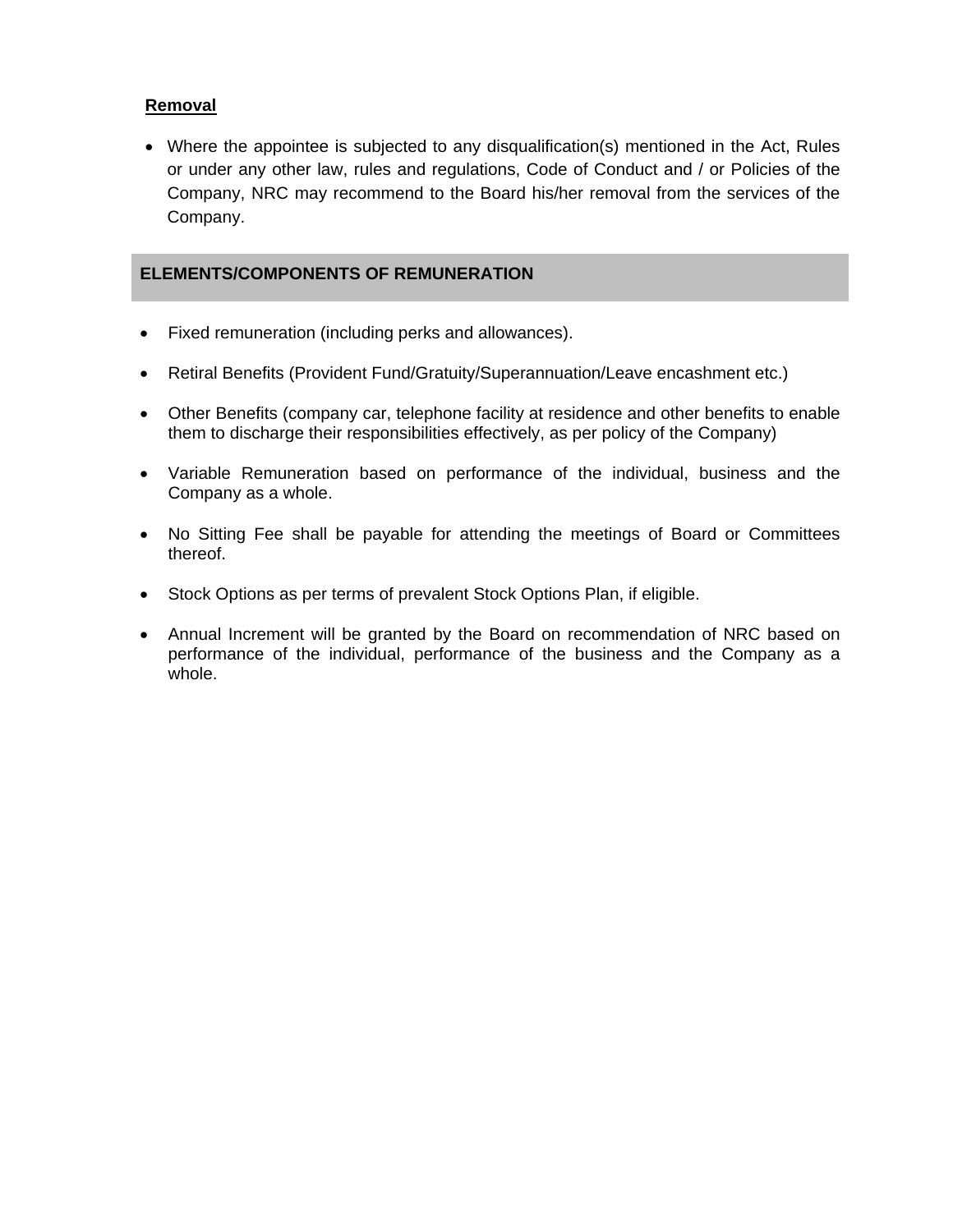# **PART C – CHIEF FINANCIAL OFFICER, COMPANY SECRETARY AND OTHER KMPs**

# **OBJECTIVES**

- Identify persons who possess appropriate qualifications, experience and attributes for appointment as the Chief Financial Officer, Company Secretary and other Key Managerial Personnel (as may be relevant).
- The remuneration payable to the Chief Financial Officer, Company Secretary and other Key Managerial Personnel is commensurate with his/her respective qualification, experience and capabilities.
- The remuneration payable to each of the Chief Financial Officer, Company Secretary and other Key Managerial Personnel takes into account the past performance and achievements of such individual.
- The remuneration payable to each of the Chief Financial Officer, Company Secretary and other Key Managerial Personnel is comparable to the remuneration paid to persons holding the same or similar designations in other companies which are similar to the Company in terms of size and complexity.
- A suitable component of remuneration payable to each of the Chief Financial Officer, Company Secretary and other Key Managerial Personnel is linked to his / her performance, performance of the business and the Company.
- The terms of appointment of each of the Chief Financial Officer, Company Secretary and other Key Managerial Personnel are in accordance with policies of the Company and applicable laws.

# **QUALIFICATIONS AND ATTRIBUTES**

- Should be a person of integrity with high level of ethical standards.
- Should meet the requirements of the Act and Rules made thereunder, the Listing Agreement and/or any other law and regulation for the time being in force.
- Have requisite qualification and experience in any of the fields like technical, finance, law, public administration, management, accounting, marketing, production, human resource, etc., as may be required considering the business and operations of the Company, as may be relevant to the task he / she is expected to perform.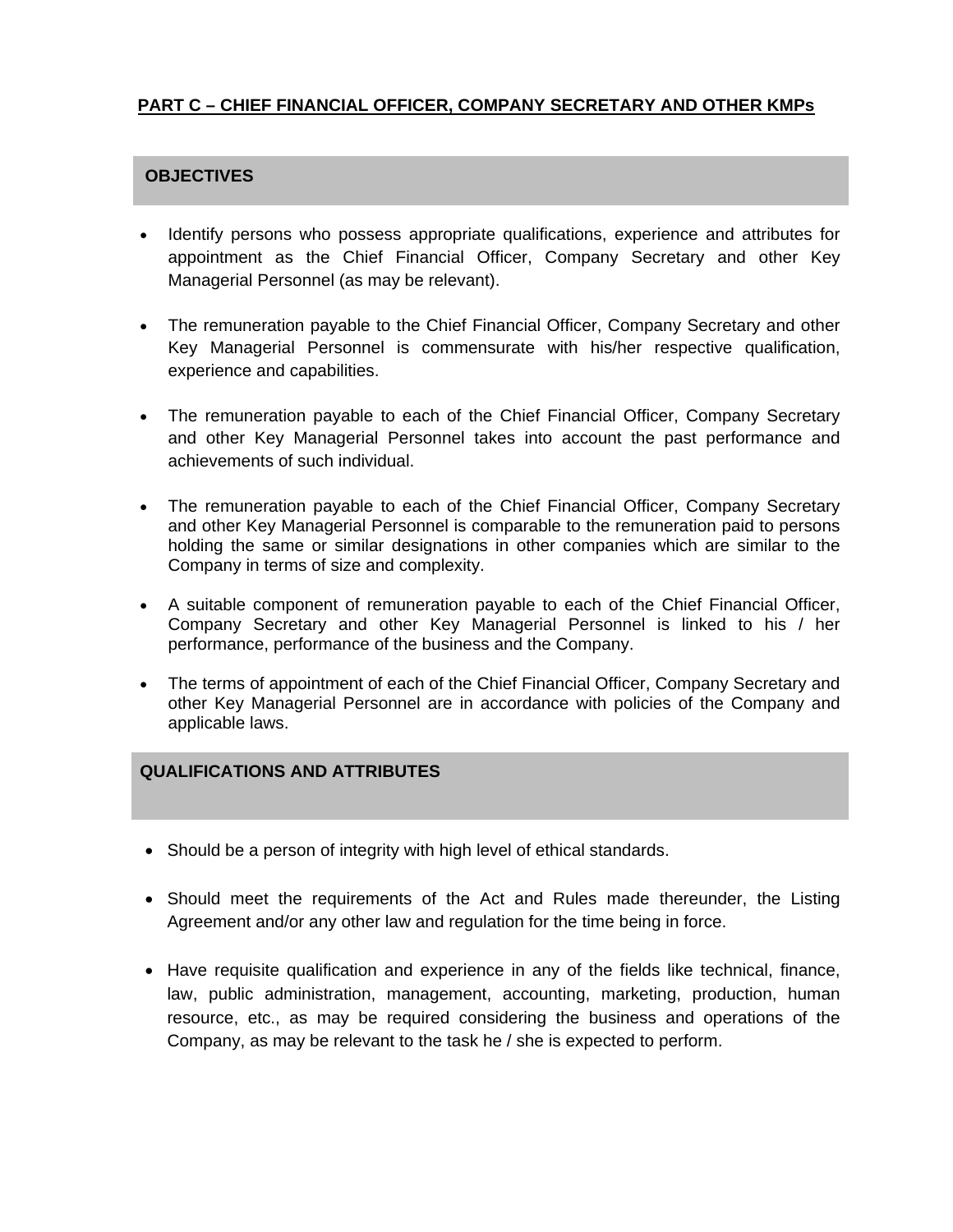## **PROCESS OF APPOINTMENT AND REMOVAL**

### Appointment

- The appointment of KMPs (including terms and remuneration) shall be approved by the Board.
- The appointment of the CFO will be in accordance with applicable law including any approval by the Audit Committee of the Company.. Upon the NRC recommending the appointment of the CFO to the Board, the Board shall, prior to such person being appointed as CFO, refer such recommendation to the Audit Committee which is required to approve such appointment. The Audit Committee is required to approve such appointment after assessing the qualifications, experience and background etc. of the person proposed to be appointed as CFO
- Where KMP is in Senior Management, the appointment (including terms and remuneration) shall be recommended by NRC to the Board for its approval.
- The process for appointment of each KMP as prescribed by applicable law (if any), including the relevant provisions of the Act and the Listing Agreement, will be followed.

### Removal

- Where KMP is subjected to any disqualification(s) mentioned in the Act, Rules or under any other law, rules and regulations, Code of Conduct and / or Policies of the Company, the Board may remove such KMP from the services of the Company.
- Where KMP is in Senior Management, his/her removal from the services of the Company shall be recommended by NRC to the Board for its approval.

## **ELEMENTS/COMPONENTS OF REMUNERATION**

- Fixed remuneration (including perks and allowances)
- Retiral Benefits (Provident Fund/Gratuity/Leave encashment etc.)
- Other Benefits (company car, telephone facility at residence and other benefits to enable them to discharge their responsibilities effectively, as per policy of the Company)
- Variable Remuneration based on performance of the individual, function and the Company as a whole.
- Stock Options as per terms of prevalent Stock Options Plan.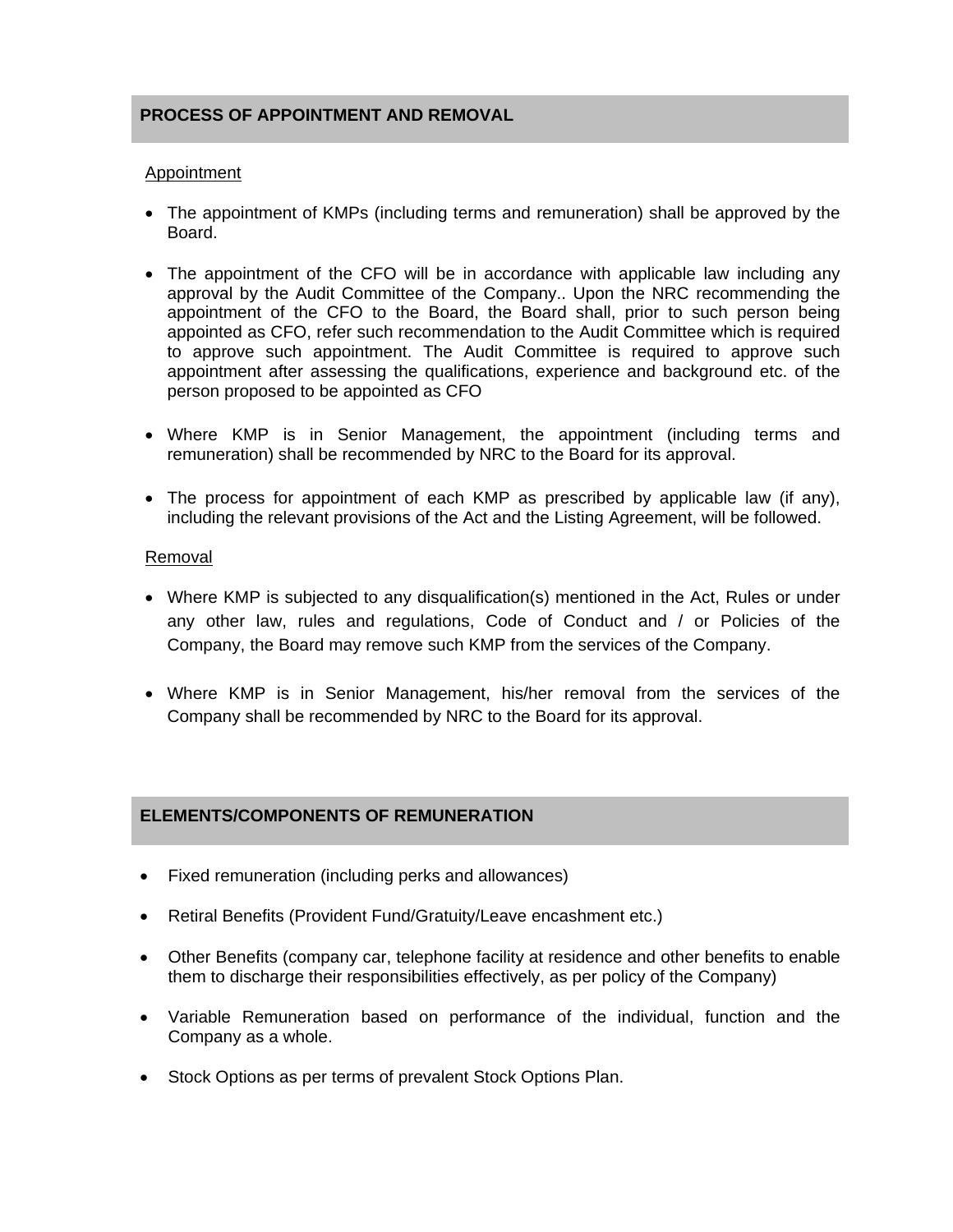## **ANNUAL APPRAISAL AND INCREMENT**

The Company follows annual appraisal cycle of September to August. Increments will be effective September  $1<sup>st</sup>$  of the year subsequent to performance year.

Annual appraisal and increment will be done by the Chairman & Managing Director / Co-Chairman & Managing Director after taking into account the following:

- Individual's performance against Key Performance Indicators.
- The performance of :
	- a) individual ;
	- b) function;
	- c) Company.
- The prevalent rate of increments given by companies of similar size and industry;
- The criticality of the individual to the Company in his capacity as a key managerial personnel.

# **PART III –SENIOR MANAGEMENT &OTHER EMPLOYEES**

### **OBJECTIVES**

- Identify persons who possess appropriate qualifications, experience and attributes for appointment in the Senior Management and Other Employees category.
- The remuneration payable to the Senior Management and Other Employees is commensurate with their qualification, experience and capabilities.
- The remuneration payable to each of the employees of the Company comprising Senior Management and Other Employees takes into account their past performance and achievements.
- The remuneration payable to the Senior Management and Other Employees is comparable to the remuneration paid to employees at the same level in other companies which are similar to the Company in terms of size and complexity.
- Depending upon the level of the employee, a suitable component of remuneration is linked to performance of such individual employee, the performance of the business and the Company as per HR Policy of the Company.
- The terms of appointment of Senior Management and Other Employees are in accordance with policies of the Company and applicable laws.

## **QUALIFICATIONS AND ATTRIBUTES**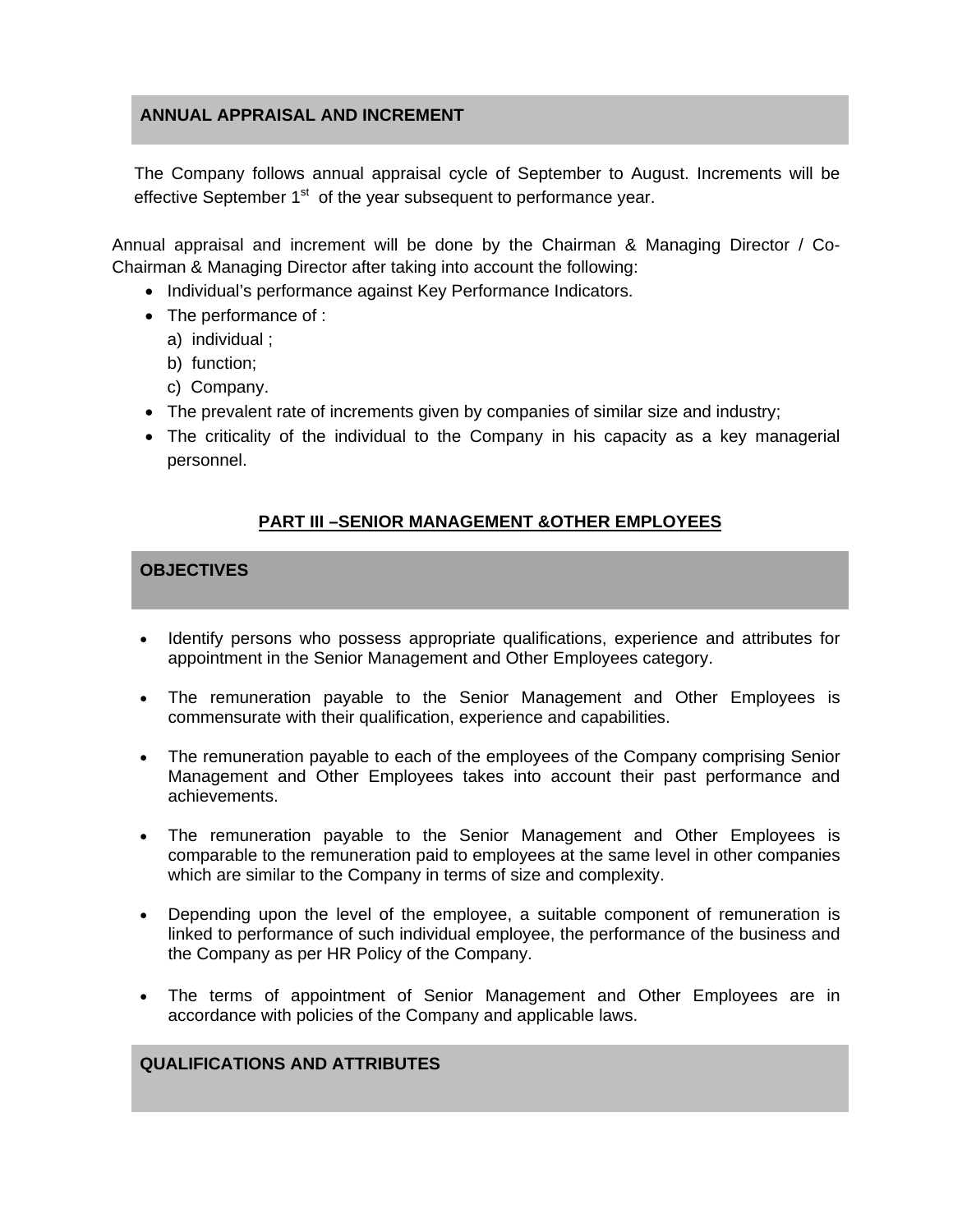- Should be a person of integrity with high level of ethical standards.
- Should meet the requirements of the Act and Rules made thereunder, Listing Agreement with Stock Exchanges and/or any other law and regulation for the time being in force.
- Senior Management : Have requisite qualification and experience in any of the fields like technical, finance, law, public administration, management, accounting, marketing, production, human resource, etc., as may be required considering the business and operations of the Company, as may be relevant to the task he / she is expected to perform.

NRC has discretion to decide whether qualification, expertise, experience and attributes possessed by a person are sufficient / satisfactory for the concerned Senior Management position.

 Other Employees: Qualification, expertise, experience and attributes will be determined by the Management as per HR Policy of the Company.

# **PROCESS OF APPOINTMENT AND REMOVAL**

## **Appointment**

- Depending upon the requirement of the Company, NRC shall identify the persons who fulfill the criterion mentioned above for appointment in Senior Management and recommend to the Board for their appointment including terms of appointment and remuneration.
- The Board will consider recommendations of NRC and accordingly approve the appointment (including terms of appointment and remuneration).
- Appointments to positions other than Senior Management will be made as per the Company's HR policy.

### **Removal**

- Where an employee in Senior Management is subjected to any disqualification(s) mentioned in the Act, Rules or under any other law, rules and regulations, Code of Conduct and / or Policies of the Company, the Board may remove such employee from the services of the Company, if recommended by NRC.
- In other cases, where an employee is subjected to any disqualification(s) mentioned in the Act, Rules or under any other law, rules and regulations, Code of Conduct and / or Policies of the Company, the Management of the Company may terminate the services of such employee as per HR Policy of the Company.